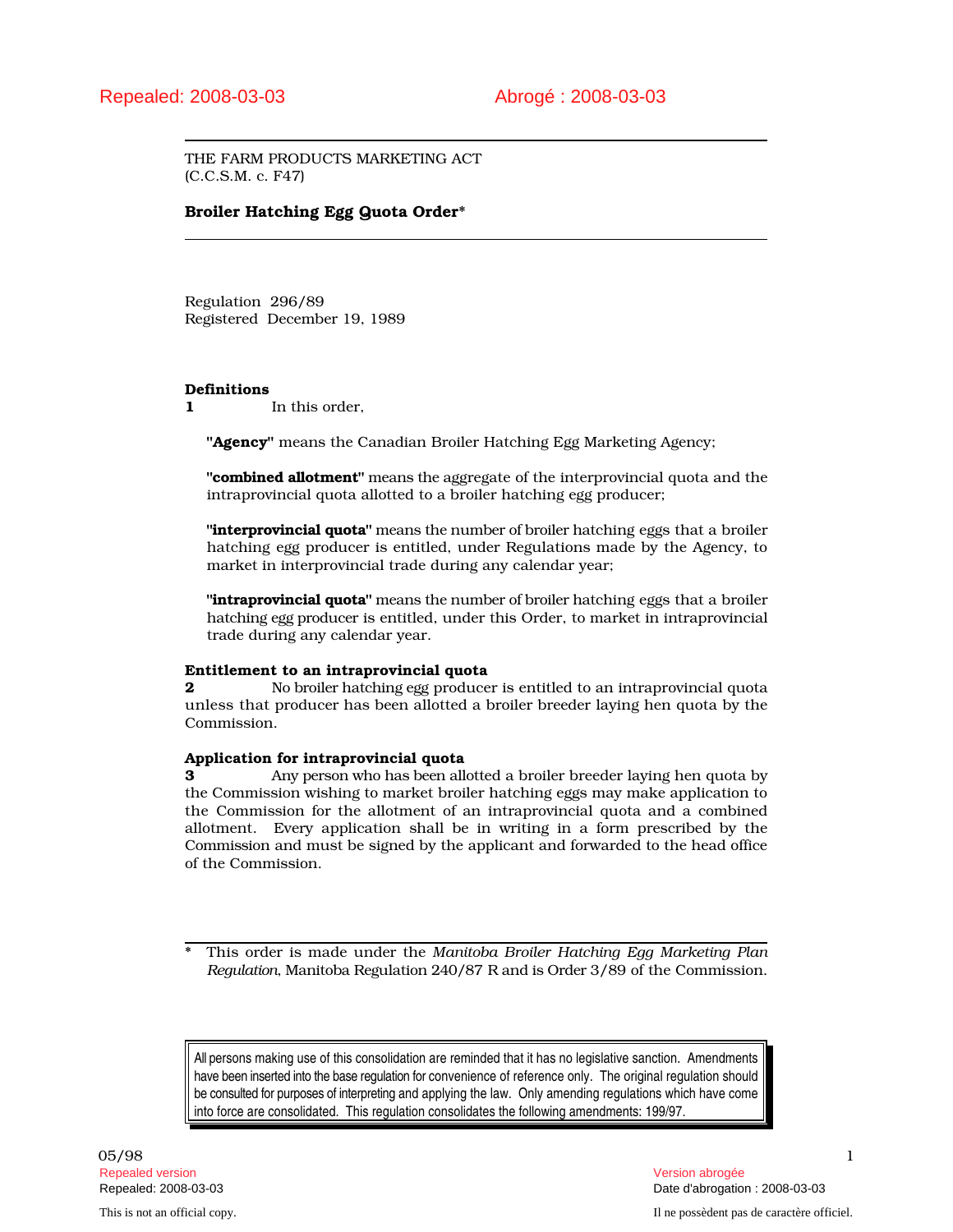### Record of rates of lay

**4** The rate of lay of each registered producer is the rate of lay shown opposite the producer's name on the list of registered producers approved by the commission on the  $23<sup>rd</sup>$  day of September, 1997, as it may be amended from time to time by the commission.

M.R. 199/97

### Calculation of combined allotment

5 Subject to section 6, the combined allotment of a broiler hatching egg producer from time to time shall be calculated by multiplying the number of broiler breeder laying hens comprising the broiler breeder laying hen quota of that producer by the rate of lay assigned to that producer by the Commission.

## Temporary adjustment of combined allotment

**6** A broiler hatching egg producer may apply to the Commission for a temporary increase to his combined allotment. No such increase will be granted unless the Commission is satisfied that

(a) the broiler breeder laying hens currently being kept by that producer are producing at a rate of lay higher than that indicated on the list referred to in section 4;

(b) the applicant has a market for more broiler hatching eggs than his combined allotment; and

(c) the granting of such increase will not result in the marketing of broiler h at c h i ng e ggs produced in Manitoba in excess of the quantity negotiated by the Commission with the Canadian Broiler Hatching Egg Agency.

#### Calculation of intraprovincial quota

**7** The intraprovincial quota of a broiler hatching egg producer shall be equal to the combined allotment of that producer minus the number of broiler breeder hatching eggs marketed by that producer in interprovincial trade in that calendar year.

#### Cancellation of intraprovincial quota

8 The intraprovincial quota of a person shall be automatically cancelled in the event that person's broiler breeder laying hen quota is cancelled, or in the event that person ceases to be registered producer.

### Ownership of intraprovincial quota

9 Intraprovincial quotas are the property of the Commission.

# Intraprovincial quota non-negotiable

10 The ri ght to an i n trap rovincial quota allotted by the Commission is not n egotiable, and no person shall assign, sell or offer for sale, or receive payment for any such quota.